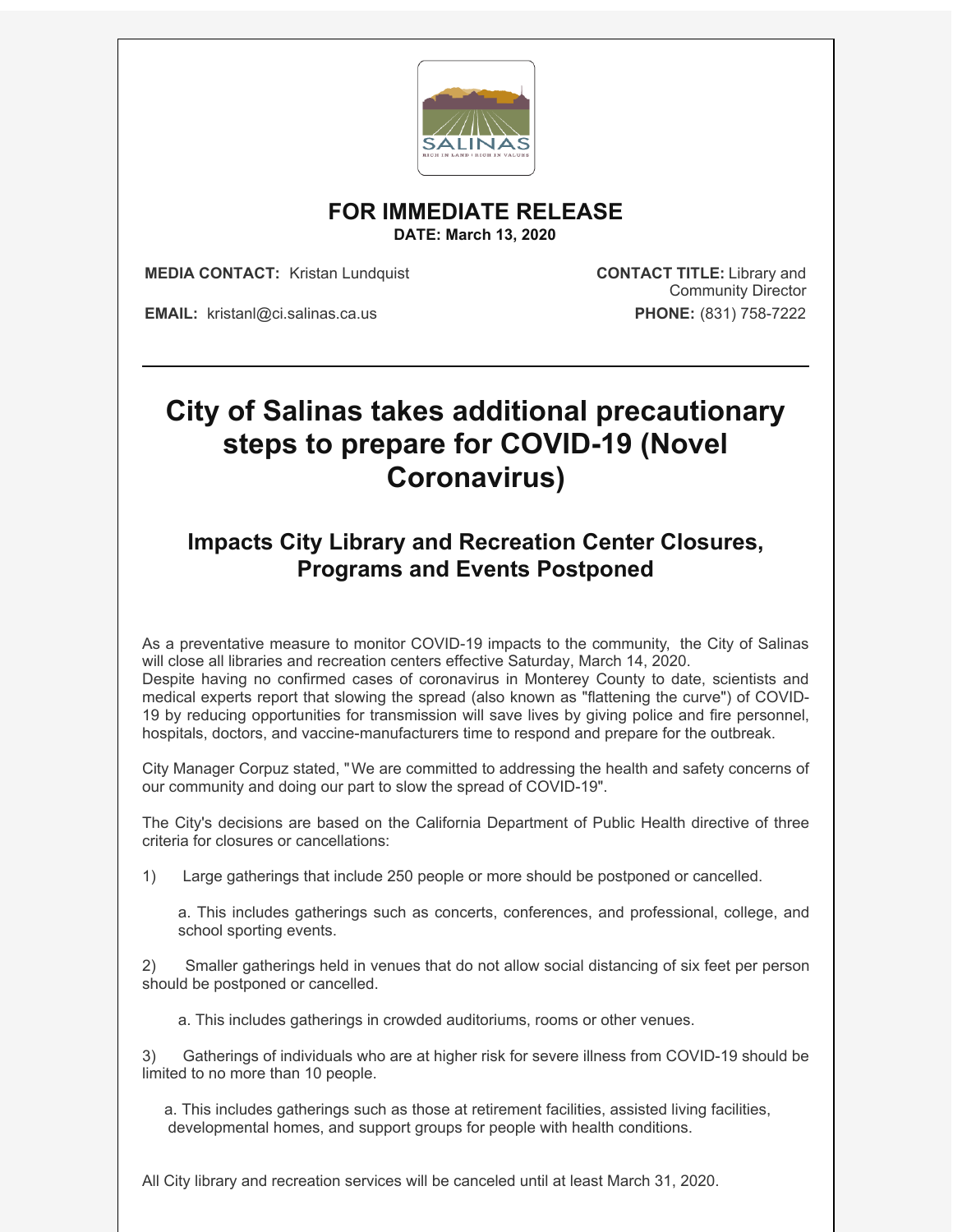## **La ciudad de Salinas toma medidas de precaución adicionales para prepararse para los impactos del COVID-19 (nuevo coronavirus)**

## **Librerías de la Ciudad y Cierre de Centros Recreativos, Programas y Eventos Postergados**

Como medida preventiva para monitorear los impactos de COVID-19 en la comunidad, la Ciudad de Salinas cerrará todas las bibliotecas y centros de recreación a partir del sábado 14 de marzo de 2020.

A pesar de que hasta la fecha no se han confirmado casos de coronavirus en el Condado de Monterey, científicos y expertos médicos informan que la disminución de la propagación (también conocida como "aplanamiento de curva") de COVID-19 al reducir las oportunidades de transmisión salvará vidas al dar a la policía y al personal de bomberos , hospitales, médicos y fabricantes de vacunas, es hora de responder y prepararse para el brote.

El Administrador de la Ciudad, Ray Corpuz, declaró: "Estamos comprometidos a abordar las preocupaciones de salud y seguridad de nuestra comunidad y a hacer nuestra parte para frenar la propagación de COVID-19".

Las decisiones de la Ciudad se basan en la directiva del Departamento de Salud Pública de California de tres criterios para cierres o cancelaciones:

1) Las reuniones grandes que incluyen 250 personas o más deben posponerse o cancelarse.

a. Esto incluye reuniones como conciertos, conferencias y eventos deportivos profesionales, universitarios y escolares.

2) Las reuniones más pequeñas celebradas en lugares que no permiten el distanciamiento social de seis pies por persona deben posponerse o cancelarse.

a. Esto incluye reuniones en auditorios, salas u otros lugares.

3) Las reuniones de personas con mayor riesgo de enfermedad grave por COVID-19 deben limitarse a no más de 10 personas.

a. Esto incluye reuniones como las que se realizan en centros de retiro, centros de vida asistida, hogares de desarrollo y grupos de apoyo para personas con problemas de salud.

Todos los servicios de biblioteca y recreación de la Ciudad serán cancelados hasta por lo menos el 31 de marzo de 2020.

# # #

City of Salinas 200 Lincoln Ave. Salinas, CA 93901 [www.cityofsalinas.org](http://www.cityofsalinas.org/)